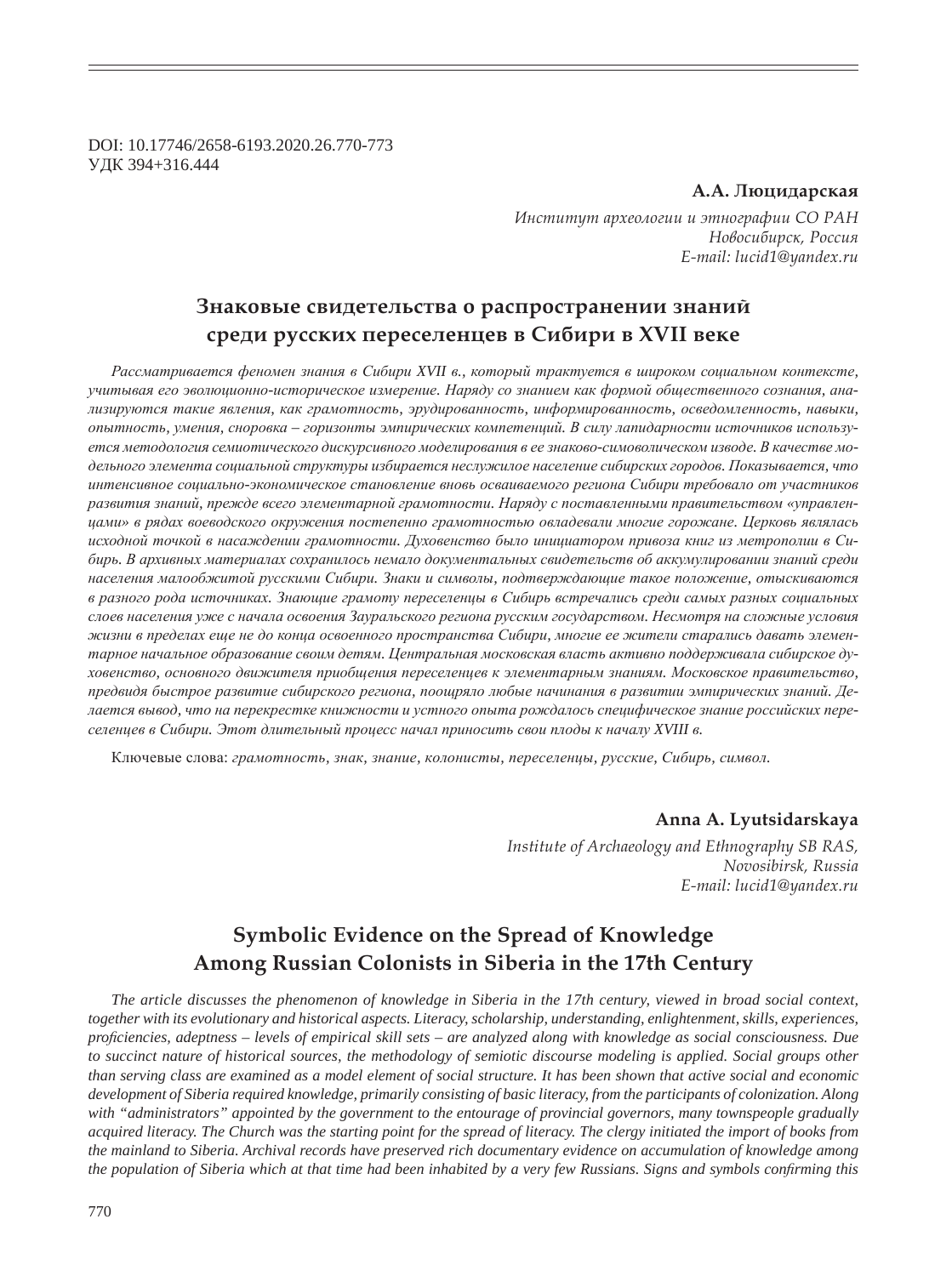*situation appear in various sources. Literate colonists in Siberia could be found among the most diverse social strata of the population since the very beginning of the development of the Transural region by the Russian state. Despite difficult living conditions within not yet developed space of Siberia, many of its inhabitants tried to give elementary primary education to their children. The central Moscow authorities actively supported Siberian clergy – the main driver of introducing the settlers to elementary knowledge. Anticipating rapid development of Siberian region, the Moscow government encouraged any initiatives aimed at development of empirical knowledge. It is concluded that speci¿ c knowledge of Russian settlers in Siberia emerged at the crossroads of literary and oral experience. This long process began to bear fruit by the early 18th century.*

Keywords: *colonists, knowledge, literacy, pioneers, Russian, Siberia, sign, symbol.*

Сибирь, начиная с конца XVI и до начала XVIII в. преодолела огромный путь в своем экономическом и политическом устройстве. Трудно представить, что все это совершили безграмотные и лишенные знаний люди. В архивных материалах сохранилось немало документальных свидетельств об аккумулировании знаний среди населения новой, малообжитой русскими Сибири. Знаки и символы, подтверждающие такое положение, можно отыскать в разного рода источниках того далекого периода.

Распространению знаний в первую очередь способствовали книги. Ранние документальные известия о книгах в Сибири находятся исключительно в богослужебной литературе, поскольку это связано со строительством в новых городах и острогах первых церквей, требующих определенного штата церковнослужителей и необходимых для проведения службы книг.

Сибирские церкви снабжались необходимой литературой в централизованном порядке. Сибирский приказ закупал по запросам тобольских архиепископов Евангелия, псалтыри, минеи, октаи певчие, служебники и иные необходимые духовные произведения. Книги, как правило, доставлялись русскими купцами наравне с иными привозимыми в Сибирь товарами. Резиденция тобольского архиепископа, а также крупные монастыри, в т.ч. тобольский Знаменский и томский Алексеевский, являлись основными хранителями и распространителями книг в Сибири [Ромодановская, 1973, с. 9-12, 54-56].

В редких случаях книги имелись у частных лиц. Как правило, это были произведения духовного либо светского содержания и принадлежали высшим слоям сибирского сообщества. Житийная литература играла в этот период роль своеобразной беллетристики и была сравнительно широко распространена среди грамотной части населения.

К концу XVII в. вырос спрос на «учильные» книги. К этому времени Сибирский приказ стал закупать учебную литературу в Москве и отправлять сибирским воеводам для продажи. В самом начале XVIII в. в Верхотурье было отправлено из центра 300 азбук, 100 часословов, 50 псалтырей, предназначенных специально для обучения грамоте. В дальнейшем спрос на «учильную» литературу не уменьшался. Таможенные документы фиксировали привоз товаров из европейской части страны в Сибирь. Так, в 1639–1640 гг. на тобольском рынке было отмечено 173 книги, в этот же период транзит книг из Тобольска в иные сибирские города насчитывал 281 книгу. Это был наиболее «урожайный» год на книжную торговлю. В иное время книги поступали в меньших количествах. Например, в 1668 г. среди тобольских товаров отмечено поступление всего четырех книг [Вилков, 1967, c. 110, 159].

Приводимые цифры не дают реального представления о поставках книг на новую зауральскую территорию, однако русские купцы, зная потребности местных сибирских рынков, несмотря на трудности транспортировки, неизменно брали среди прочих товаров и книги.

Знающие грамоту переселенцы в Сибирь встречались среди самых разных социальных слоев населения уже с начала освоения Зауральского региона русским государством. Свидетельством этому являются «рукоприкладства» (подписи) людей на различного рода документах [Копылов, 1974, с. 44–45].

Высшие слои служилого сословия, дети боярские, среди которых было немало бывших пленных из территорий Западной Европы, преимущественно Польши и Литвы, ставили свои подписи, подчас мешая кириллицу с латиницей. Они же неоднократно подписывались за неграмотных либо малограмотных сослуживцев. Подписи под коллективными челобитными определенным образом свидетельствуют об уровне грамотности. Между тем следует учитывать, что по каким-то не всегда понятным современному исследователю причинам, вместо заведомо грамотных «сотоварищей» расписывались иные лица. Происходило это, без сомнения, по договоренности. Иногда во время подписания бумаги нужного человека не оказывалось на месте, либо включались какие-то иные причины. Подобные примеры встречаются довольно часто.

Несмотря на сложные условия жизни в пределах еще не до конца освоенного пространства Сибири, многие ее жители старались давать эле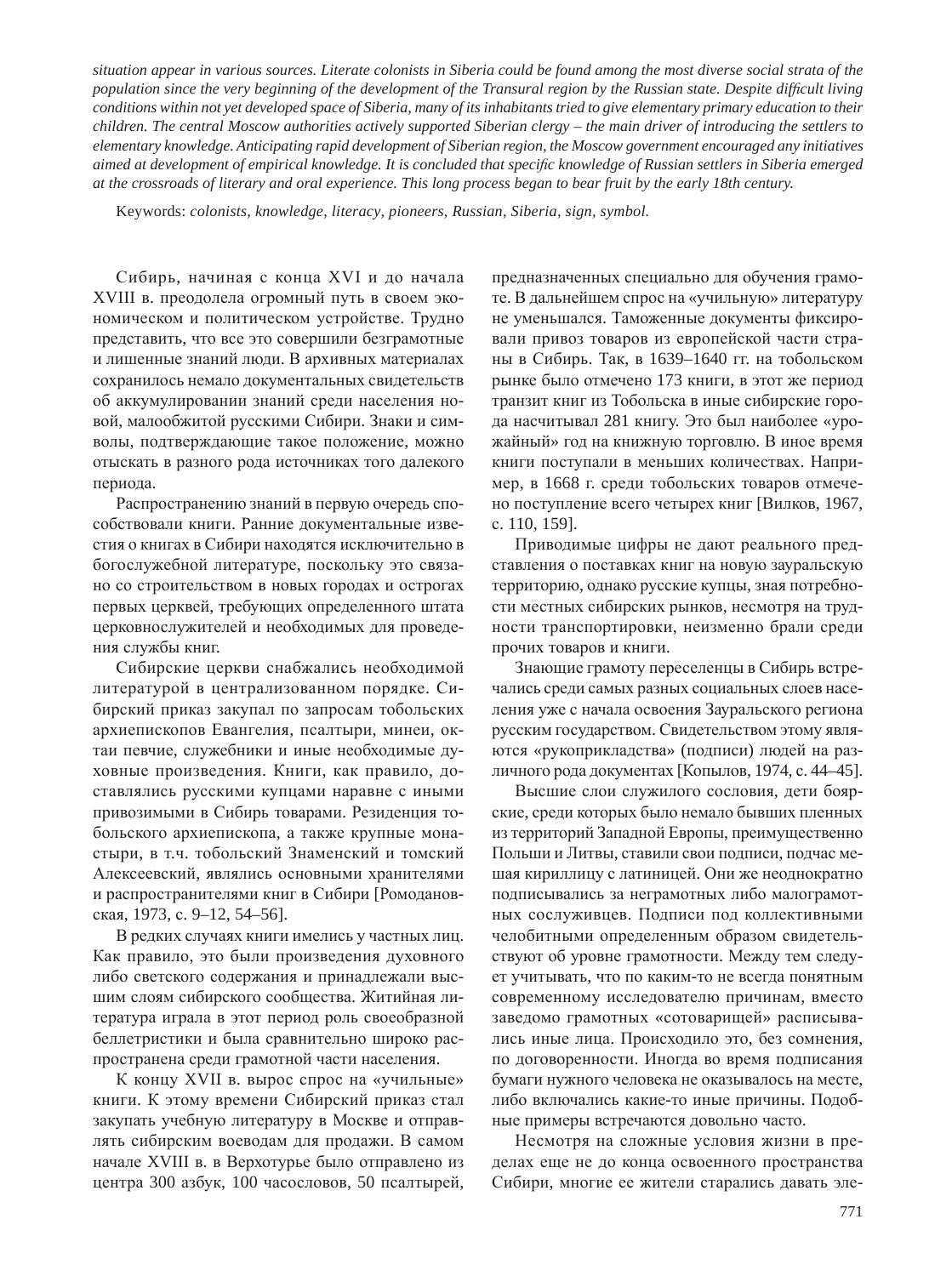ментарное начальное образование своим детям. В первой половине XVII в. тобольский певчий дьяк Борис Матвеев сын Новгородец, получавший жалованье за «иконное и книжное письмо», писал в своей челобитной о том, что велели ему «прибирать в подьяки у служилых и посадских и у всяких чинов людей детей, которые грамоте учены и голосы добры» (РГАДА. Ф. 214. Оп. 3. Ед. хр. 911. Л. 396). Старались обучать грамоте своих детей не только в значимых городах, таких как столичный Тобольск или открытый для посольских приемов Томск, но и в иных сибирских населенных пунктах. Так, в делах северного города Березова сохранились сведения, что вместо неграмотного отца пятидесятника И. Серебрянникова расписывался его сын Митрий. Здесь же, в Березове, ставил подпись за себя и за не знающего грамоту отца Михейка Стульцов. Расписался за своего отца и березовский житель Степан Лихачев (РГАДА. Ф. 214. Оп. 3. Ед. хр. 1432. Л. 25). Эти факты однозначно свидетельствуют об осознании сибиряками необходимости и практической пользы от знания грамотности.

Среди массы архивных документов, буквально по крупицам, можно отыскать сведения о грамотных сибиряках различных сословий. Если среди высшего слоя служилых людей – детей боярских знание грамоты особенно к концу XVII в. все чаще становится нормой, то тем более примечательна челобитная томского пешего Алексея Логинова сына Казакова, который утверждал, что отец его томский отставной казак «сам писать умел» (РГАДА. Ф. 214. Ед. хр. 1039. Л. 335).

В далекой от центральных городов Сибири Мангазее, которая притягивала купечество в погоне за пушными богатствами, отмечены данные об обыденном распространении грамотности среди временных и постоянных жителей города. При археологических раскопках найдены надписи на дереве, бересте и коже. В Мангазее и Туруханске обнаружены фрагменты досок с азбукой. В частности, найдена вырезанная на сосновой дощечке, относящейся к первой трети XVII в., долговая расписка на 50 руб. Эта дощечка подтверждает традицию трансляции колонистами новгородских культурных традиций через Русский Север в Западную Сибирь [Вершинин, 2018, с. 321-322].

Если выявленные в источниках XVI–XVIII вв. знаковые подтверждения грамотности требуют кропотливой работы, то знания арифметики и навыков устного счета не нуждаются в особых подтверждениях. Огромные природные пушные богатства Сибири, в первую очередь соболя, манили купцов из многих российских городов. Непрекращающийся спрос на «русские» товары только увеличивал привлекательность подобных путешествий. Бойкая торговля не прекращалась на сибирских рынках, начиная с конца XVI в. Именно торговля стимулировала сибиряков научиться быстро и правильно считать. С развитием товарно-денежных отношений эта тенденция только увеличивалась. Между тем использование навыков устного счета стимулировало развитие мозговой деятельности.

Московское правительство проявляло значительный интерес к природным ресурсам Зауральского региона. Помимо пушнины, именуемой «мягким золотом», в Сибири делались попытки отыскать полезные ископаемые. К этой работе нередко привлекалось автохтонное население края, поскольку аборигены хорошо ориентировались на местности и знали «заповедные» места.

В середине XVII в. томский конный казак К. Терентьев рассказывал в воеводской съезжей избе о возможных залежах медной руды (РГАДА. Ф. 214. Оп. 3. Стб. 136. Л. 815). В начале 1680-х гг. в Тобольске ссыльный Тимошка Украинец объявил в своей челобитной о залежах селитры и указал точное место «против Тюменского города» и даже производил определенные опыты с «селитряной землей» (РГАДА. Ф. 214. Оп. 3. Стб. 739. Л. 206). В Нерчинске к началу XVIII в. было организовано «рудоплавильное серебряное дело», о чем свидетельствует источник 1708 г. (РГАДА. Ф. 214. Оп. 1. Кн. 1454. Л. 2 об.). Кроме того, немало сведений поступало от сибирских жителей о соляных истоках и соляных озерах. Миллер приводит источник 1650 г., который свидетельствует о том, что енисейский посадский человек А. Лаврентьев Свешник в своей челобитной сказал: «...Сыскал де он на Тунгуске в сторонней реке Манзе железную руду и соляные признаки». От московской власти енисейскому воеводе предписывалось выделить посадскому Л. Свешнику землю под «плавильню» и двор и пашню в том месте, где он отыщет железную и «укладную» руду [Миллер, 2005, с. 324-325]. Из этого источника наглядно видно, что московские власти очень внимательно относились к обнаружению полезных ископаемых в Сибири.

Выявленные скупые сведения в источниках XVII в. о наличии грамотных людей среди сибирских горожан, не принадлежащих к служилой «элите», показывают, что таковые имелись и отыскивали возможности давать начальное образование своим детям. Центральная московская власть активно поддерживала сибирское духовенство, основного движителя приобщения переселенцев к элементарным знаниям. Московское правительство, предвидя быстрое развитие сибирского региона, поощряло любые начинания в поисках полезных ископаемых.